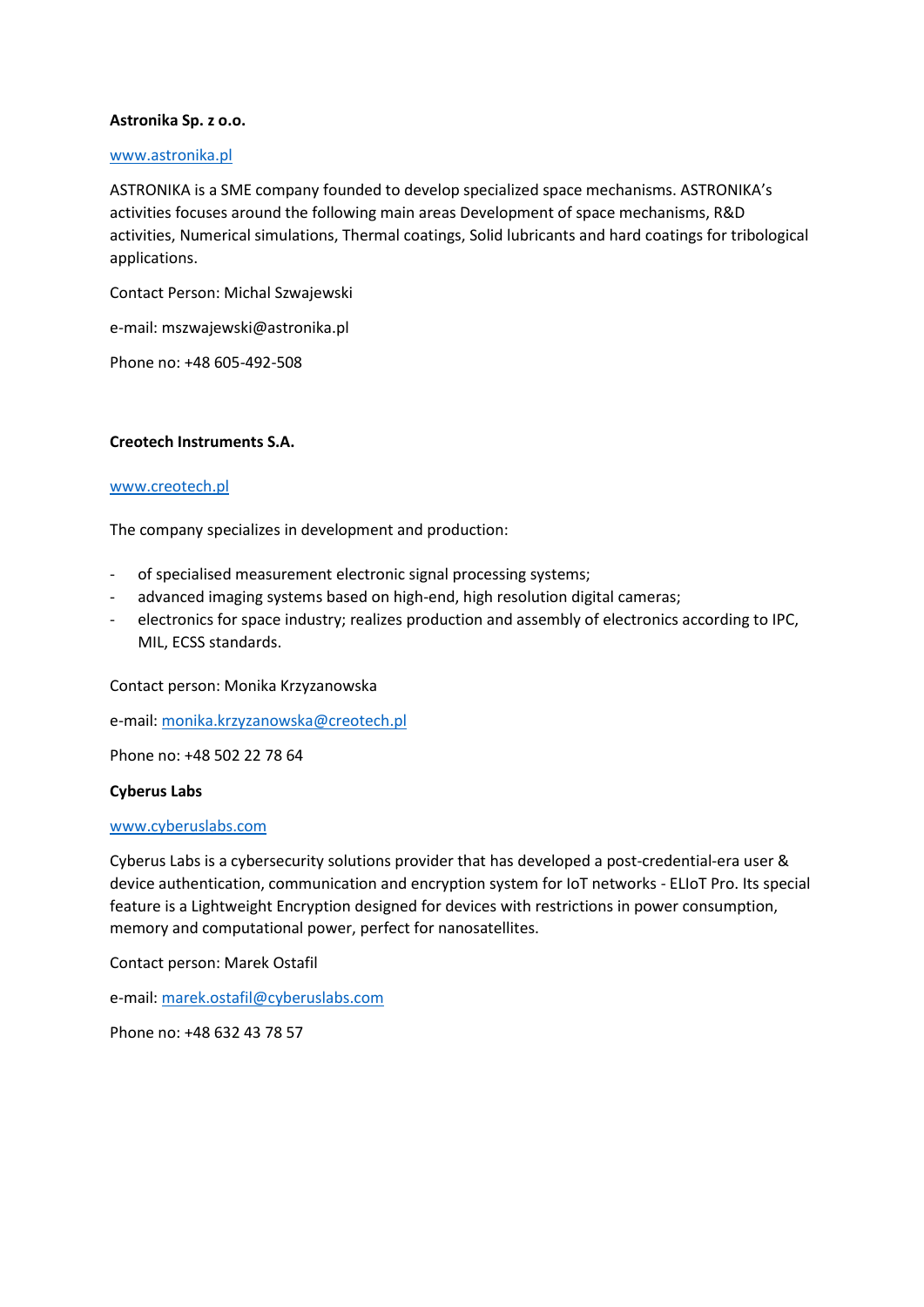# **ITTI Sp. z o.o.**

### [www.itti.com.pl](http://www.itti.com.pl/)

ITTI is an IT company (SME) developing and providing innovative applications and dedicated software solutions adjusted to customer needs, e.g. systems supporting space situational awareness and space missions, as well as systems supporting management of warehouses and manufacturing processes.

ITTI has been also involved in the research and development projects performed in the programmes funded by ESA, EC, EDA and national research programmes.

Contact person: Joanna Baksalary

e-mail: joanna.baksalary@itti.com

[www.itti.com.pl](http://www.itti.com.pl/)

Phone no: +48 600 818 632

# **Scanway Sp. z o.o.**

### [www.scanway.pl](http://www.scanway.pl/)

Scanway is a Polish SME specializing in optics and vision systems for industrial quality control. For space industry we design and develop optical payloads for smallsats with multispectral imaging. It includes optical telescopes, sensors/cameras and acquisition/processing electronics based on COTS. Contact person: j.kowalewski@scanway.pl, +48 662 004 263.

Contact person: Jedrzej Kowalewski

e-mail: [j.kowalewski@scanway.pl](mailto:j.kowalewski@scanway.pl)

Phone no: +48 662 004 263

### **Syderal Polska**

### [www.syderal.pl/](http://www.syderal.pl/)

SYDERAL Polska is Polish SME providing electronics and software engineering solutions for the space sector. The company was established in Gdańsk (Poland) in 2016 and is a fully-owned subsidiary of SYDERAL Swiss - company with over 25 years heritage in space electronics market.

The main product lines of SYDERAL Polska are: Mechanism and Instrument Controllers, Quantum Entanglement Controllers, Mass Memory Modules.

Contact Person: Tadeusz kocman

e-mail: [Tadeusz.kocman@syderal.pl](mailto:Tadeusz.kocman@syderal.pl)

[www.syderal.pl/](http://www.syderal.pl/)

Phone no: +48 505 580 953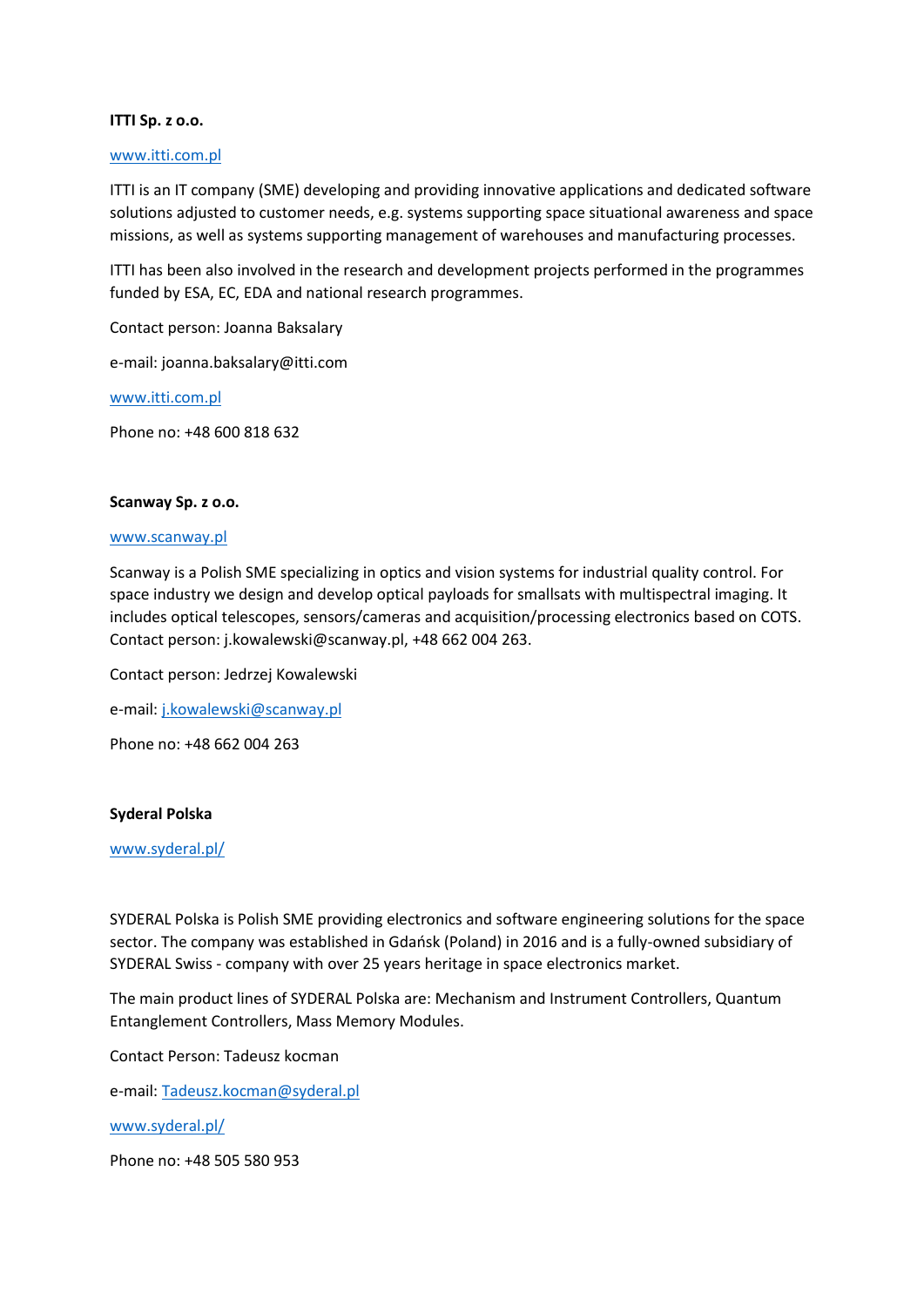# **KP Labs**

# [www.kplabs.pl](http://www.kplabs.pl/)

KP Labs is a NewSpace company specialises in ML applications for space industry and hyperspectral imagery acquisition and processing. Our flagship product, Leopard DPU, enables mission designers to apply AI solutions in space to process data in orbit. It will be utilized by the Intuition-1 satellite, coupled with a 150-band hyperspectral sensor to perform image segmentation and object detection. Stand – 4026

Contact Person: Michał Zachara

e-mail: [mzachara@kplabs.pl](mailto:mzachara@kplabs.pl)

Phone no: +48 604 770 046

### **Space Forest**

# [https://spaceforest.pl](https://spaceforest.pl/)

SpaceForest develops and commercializes innovative solutions specializing in microwave techniques, artificial intelligence, electronic and rocket technologies. The company provides design and prototype services of microwave devices, precision mechanics, electronics and antennas.

Contact Person: Marcin Sarnowski e-mail: [marketing@spaceforest.pl](mailto:marketing@spaceforest.pl)

Phone no: +48 797 542 446

# **CloudFerro**

# [https://cloudferro.com](https://cloudferro.com/)

CloudFerro (CF) is a Polish technological company established at the beginning of 2015 by a group of experienced executives of IT and telco business. CloudFerro provides its Customers with dedicated servers, private and public computing clouds and virtual data centres with complete administration. The CloudFerro solutions are based on OpenStack – an opensource cloud system. CloudFerro is the only company in Poland to integrate services of bare metal and virtual servers. We are experts in storage and processing Big Data, including satellite data. Our cloud computing system provides extensive API which enables full integration with customer's platforms.

Contact Person: Maciej Litewski

e-mail: [mlitewski@cloudferro.pl](mailto:mlitewski@cloudferro.pl)

Phone no: +48 532 461 444